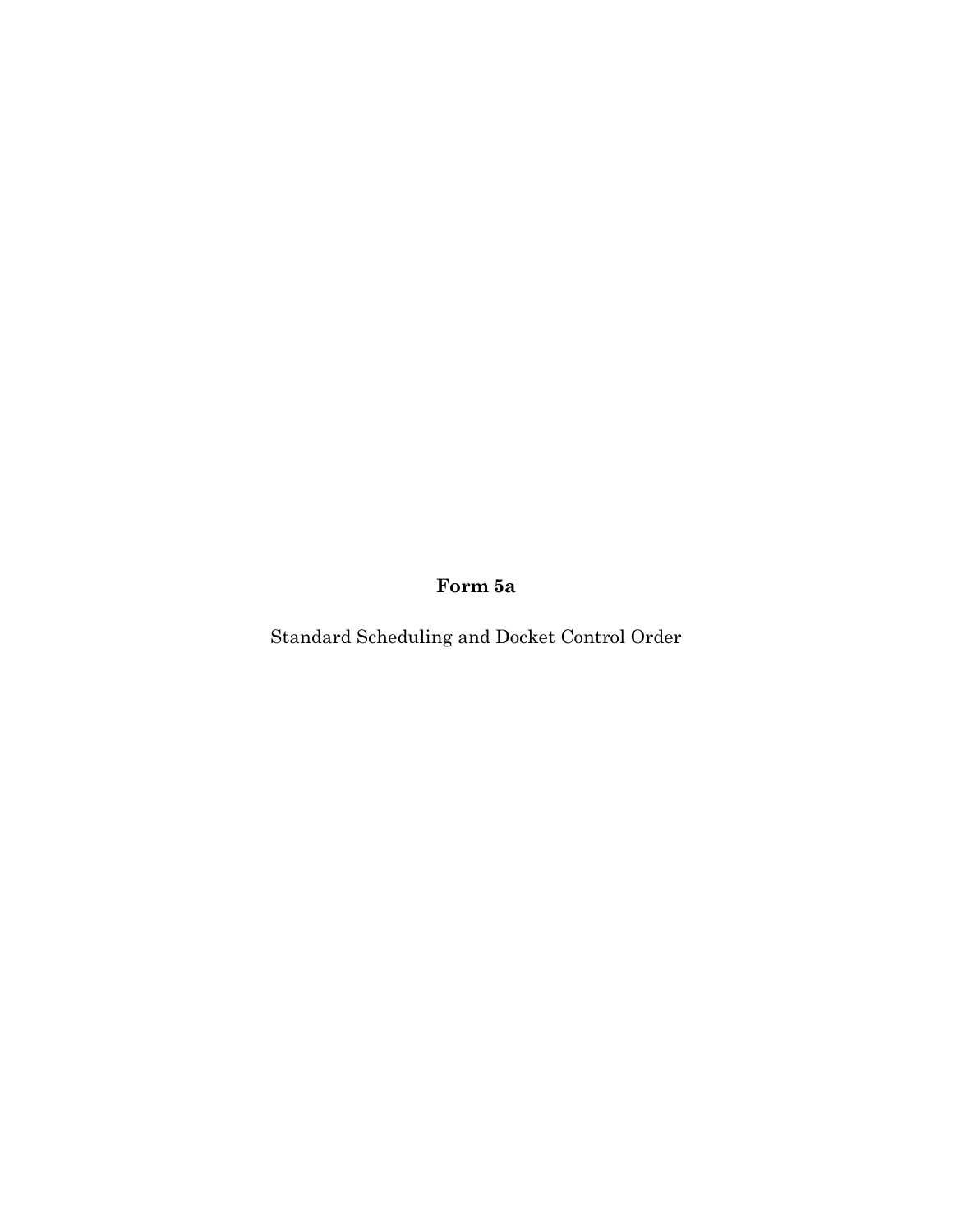# **UNITED STATES DISTRICT COURT SOUTHERN DISTRICT OF TEXAS HOUSTON DIVISION**

|     |            | CIVIL ACTION NO.              |
|-----|------------|-------------------------------|
|     | Plaintiff, |                               |
|     |            |                               |
| VS. |            | <b>JUDGE CHARLES ESKRIDGE</b> |
|     |            |                               |
|     |            |                               |
|     |            |                               |
|     | Defendant. |                               |

# **SCHEDULING AND DOCKET CONTROL ORDER**

The following schedule will control disposition of this case:

| 1.  | $+30$ days                         | <b>MOTIONS TO ADD NEW PARTIES</b>                                                                                                                       |  |
|-----|------------------------------------|---------------------------------------------------------------------------------------------------------------------------------------------------------|--|
|     | following<br>initial<br>conference | The party causing the addition of a new party<br>must provide copies of this Order and all<br>previously entered Orders to the new party.               |  |
| 2.  | $+30$ days                         | <b>MOTIONS FOR LEAVE TO AMEND PLEADINGS</b>                                                                                                             |  |
|     |                                    | Any party seeking leave to amend pleadings after<br>this date must show good cause.                                                                     |  |
| 3a. | + 180 days                         | <b>EXPERTS</b> (other than attorney's fees)                                                                                                             |  |
|     |                                    |                                                                                                                                                         |  |
|     |                                    | The party with the burden of proof on an issue<br>must designate expert witnesses in writing and<br>provide the required report under Rule $26(a)(2)$ . |  |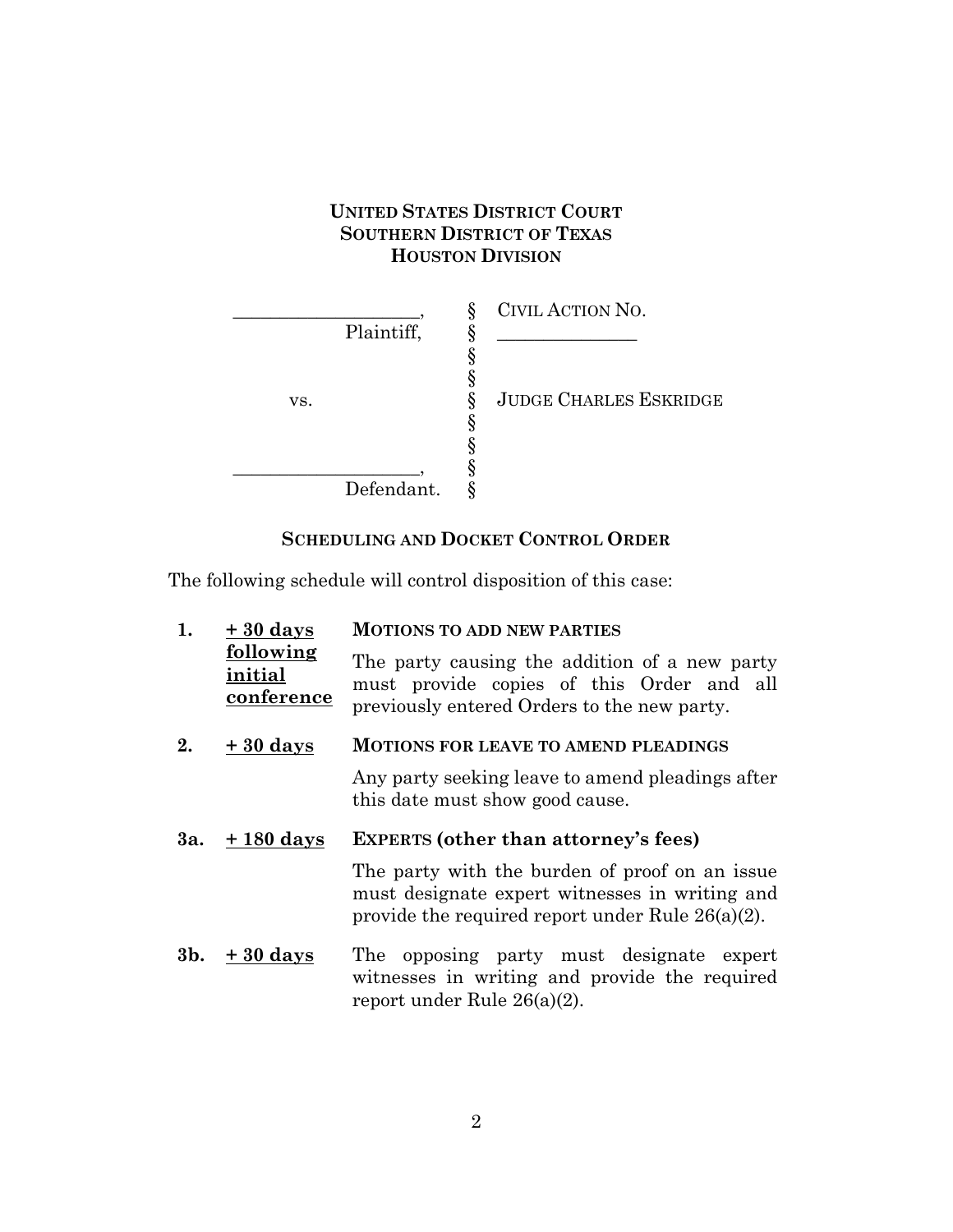### **4. + 45 days COMPLETION OF DISCOVERY**

Discovery requests are not timely if the deadline for response under the Federal Rules of Civil Procedure falls after this date. Parties may by agreement continue discovery beyond the deadline.

# **5. + 30 days DISPOSITIVE AND NONDISPOSITIVE MOTIONS DEADLINE (except for motions** *in limine***)**

No party may file any motion after this date except for good cause shown.

# **6. + 45 days MEDIATION OR SETTLEMENT CONFERENCE BEFORE THE MAGISTRATE JUDGE**

The parties must complete mediation or other form of dispute resolution.

### **7. + 30 days DEADLINE FOR JOINT PRETRIAL ORDER AND MOTIONS** *IN LIMINE*

The Joint Pretrial Order must contain the pretrial disclosures required by Rule 26(a)(3). Plaintiff is responsible for timely filing of the complete Joint Pretrial Order. Failure to do so may lead to dismissal or other sanction in accordance with applicable rules.

#### **8. 15 months DOCKET CALL**

**after** 

**initial conference**  $($ or  $\sim$  30 **days after JPTO)** Docket call will occur at 1:30 p.m. in Courtroom 8B, United States Courthouse, 515 Rusk, Houston, Texas. The Court will not consider documents filed within seven days of docket call. The Court may rule on pending motions at docket call and will set the case for trial as close to docket call as practicable.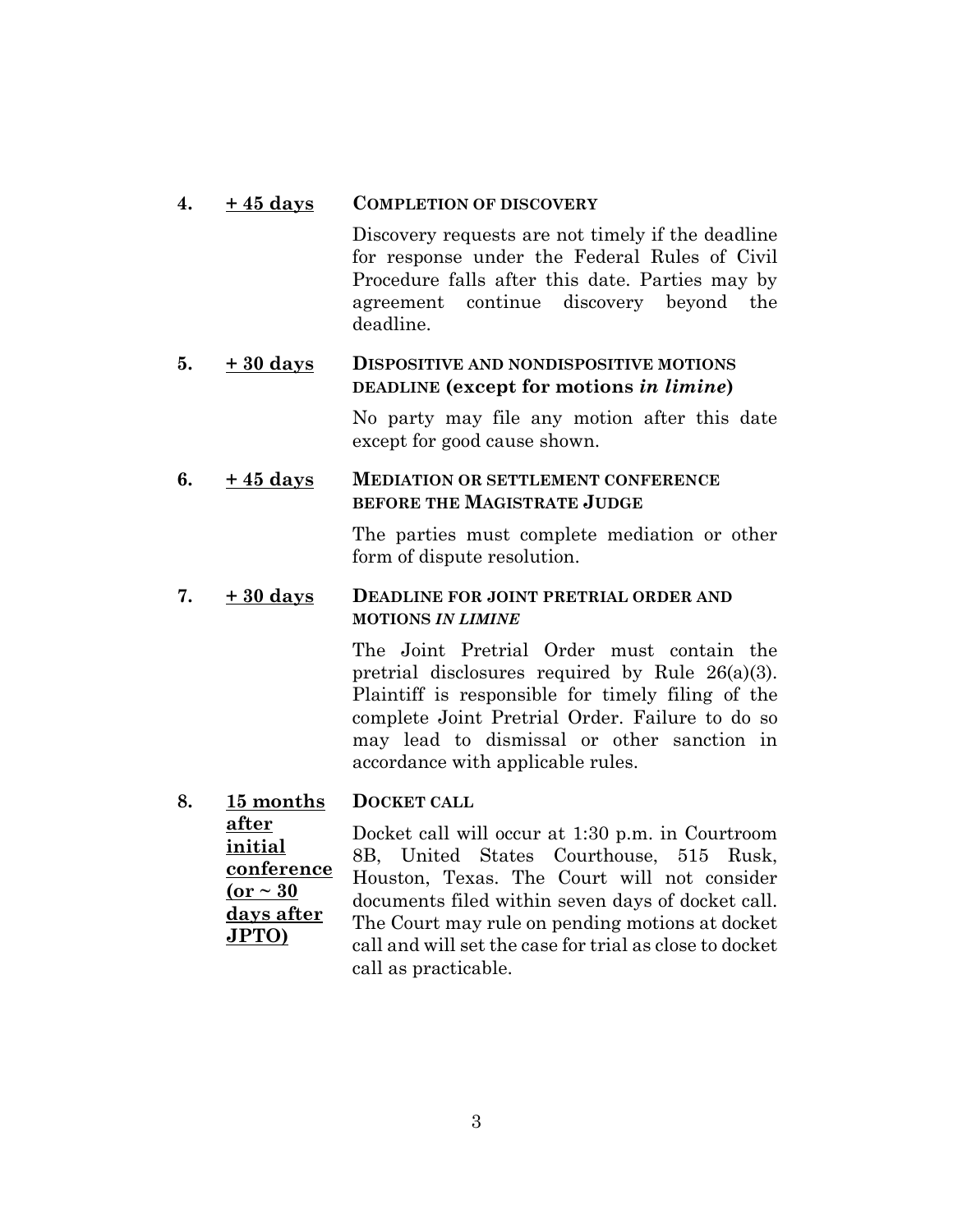**9. Additional orders or limitations relating to disclosures, discovery, or pretrial motions:**

#### **10. Other matters:**

Any party wishing to make a discovery or scheduling motion must obtain permission before the submission of motion papers. This includes any motion to compel, to quash, for protection, or for extension. Follow Section 15 of the Court's procedures.

The parties agree to submit attorney's fees issues to the Court by affidavit after resolution of liability and damages.

In cases referred to the Magistrate Judge for the initial conference, the Magistrate Judge has the authority to adjust the scheduling order dates.

Signed on \_\_\_\_\_\_\_\_\_\_\_\_\_\_\_, at Houston, Texas.

i<br>L

Hon. Charles Eskridge United States District Judge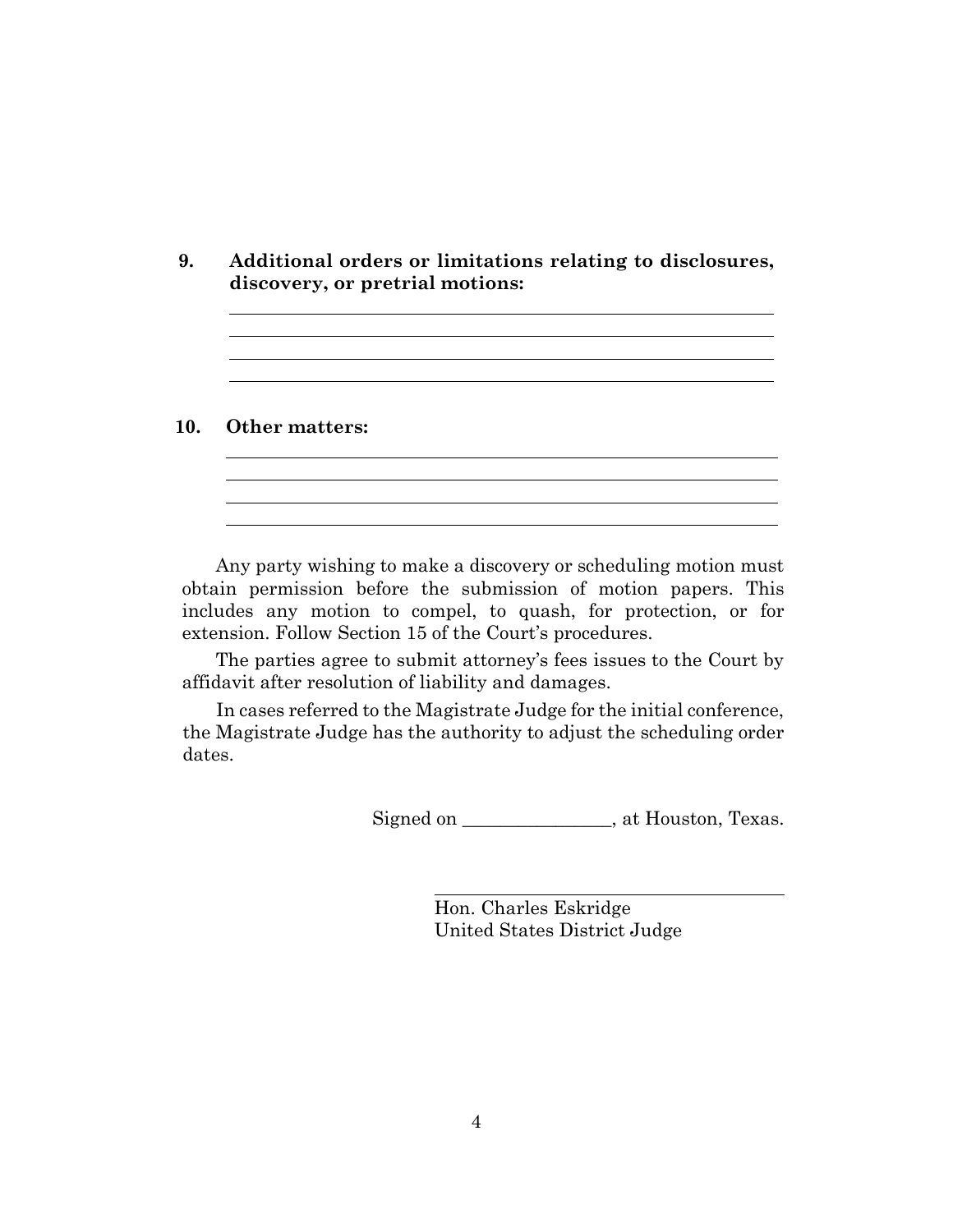**Form 5b**

Class Action Scheduling and Docket Control Order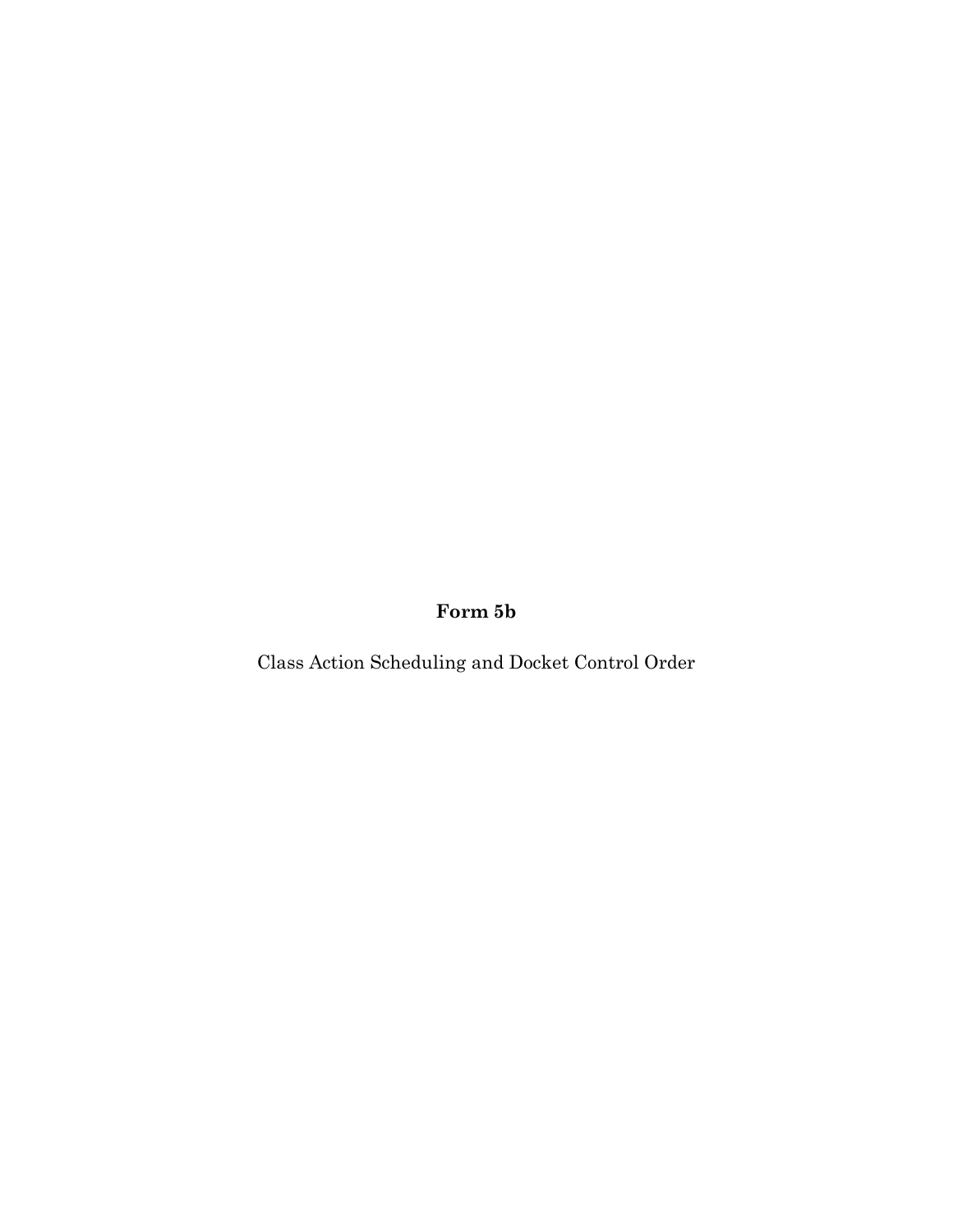# **UNITED STATES DISTRICT COURT SOUTHERN DISTRICT OF TEXAS HOUSTON DIVISION**

| Plaintiff, | CIVIL ACTION NO.              |
|------------|-------------------------------|
| VS.        | <b>JUDGE CHARLES ESKRIDGE</b> |
| Defendant. |                               |

# **SCHEDULING AND DOCKET CONTROL ORDER**

The following schedule will control disposition of this case through class certification:

| 1. | $+60$ days<br>following<br>initial<br>conference | <b>COMPLETION OF DISCOVERY RELATED TO</b><br><b>CLASS CERTIFICATION</b>                                          |
|----|--------------------------------------------------|------------------------------------------------------------------------------------------------------------------|
| 2. | $+30$ days                                       | <b>MOTION FOR CLASS CERTIFICATION</b>                                                                            |
|    |                                                  | A party moving for class certification under Rule<br>$23(c)$ after this date must show good cause.               |
| 3. | $+60$ days                                       | <b>HEARING ON MOTION FOR CLASS</b><br><b>CERTIFICATION</b>                                                       |
|    |                                                  | The hearing will occur at <u>each</u> in Courtroom 8B,<br>United States Courthouse, 515 Rusk, Houston,<br>Texas. |

Discovery at present is limited to topics necessary to class certification. Other scheduling deadlines will be set as determined appropriate at a later date.

Any party wishing to bring a dispositive motion must seek advance permission by motion.